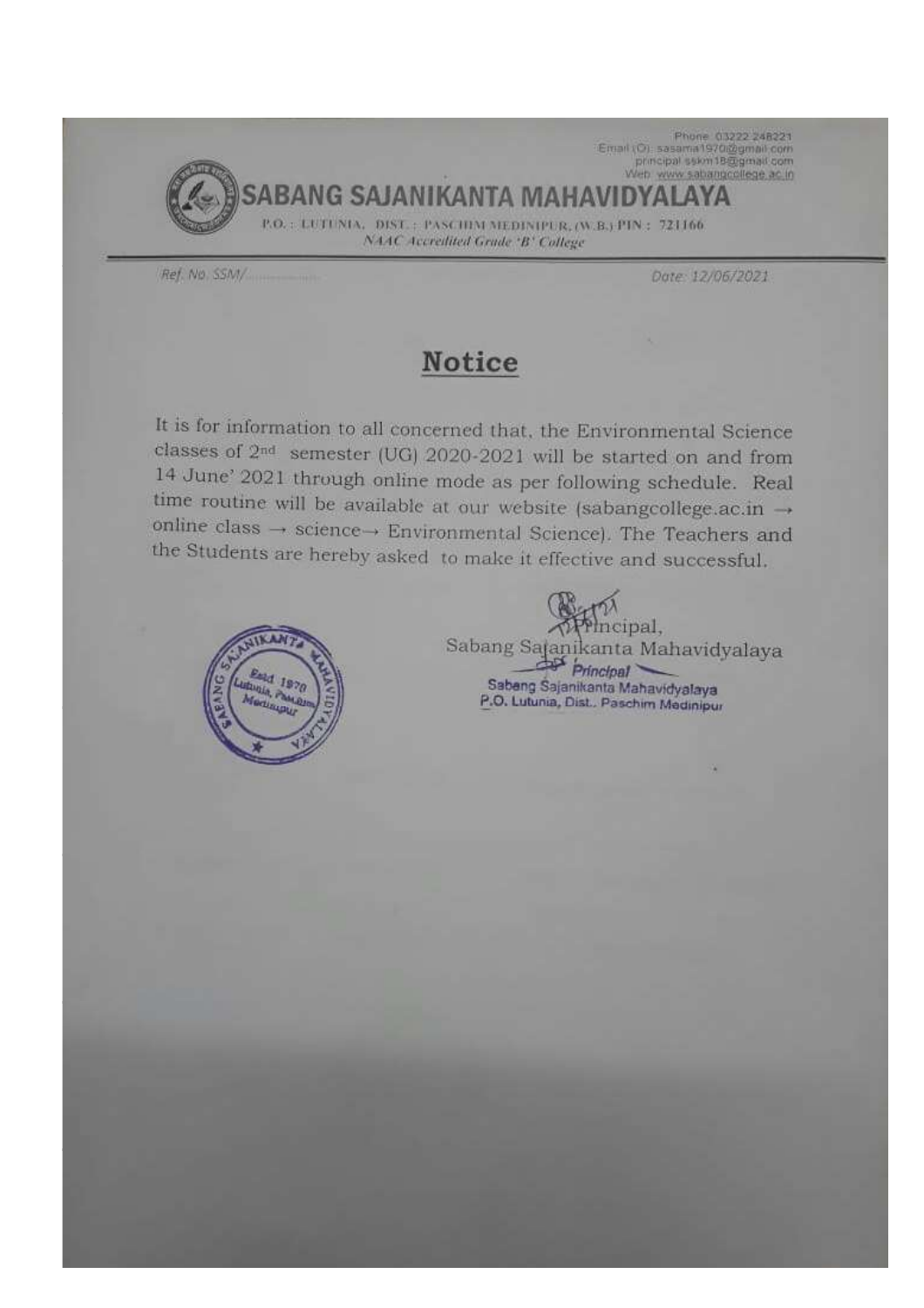### **ENVIRONMENTAL SCEINCE [SEM-II (HONS. + GEN)]**

#### **REAL TIME ONLINE CLASS TIME TABLE**

#### **MONDAY**

| <b>CLASS</b>                                      | <b>TIME</b>   | <b>TEACHER</b>                        |
|---------------------------------------------------|---------------|---------------------------------------|
| <b>B.A HONS.</b><br>$(ENG + HIST +$<br>POL. SC.)  | $7 PM - 8 PM$ | Prof. R. Deb (Botany)                 |
| <b>B.A HONS.</b><br>(SANS+PHILO+GEO)              | $7 PM - 8 PM$ | <b>Prof. B. Paria (Mathematics)</b>   |
| <b>B.A HONS</b><br><b>(BENGALI</b><br>+EDUCATION) | $7 PM - 8 PM$ | <b>Prof. M. Banerjee (Physiology)</b> |
| $B.SC HONS. +$<br><b>B.COM HONS.</b><br>(ALL)     | $7 PM - 8 PM$ | Prof. S. Samadder (Zoology)           |
| <b>B.A GEN (ALL)</b>                              | $7 PM - 8 PM$ | Prof. Anindya Pattanayak (Zoology)    |
| $B.SC$ GEN + $B.COM$<br><b>GEN</b> (ALL)          | $7 PM - 8 PM$ | <b>Prof. T. Mishra (Physics)</b>      |